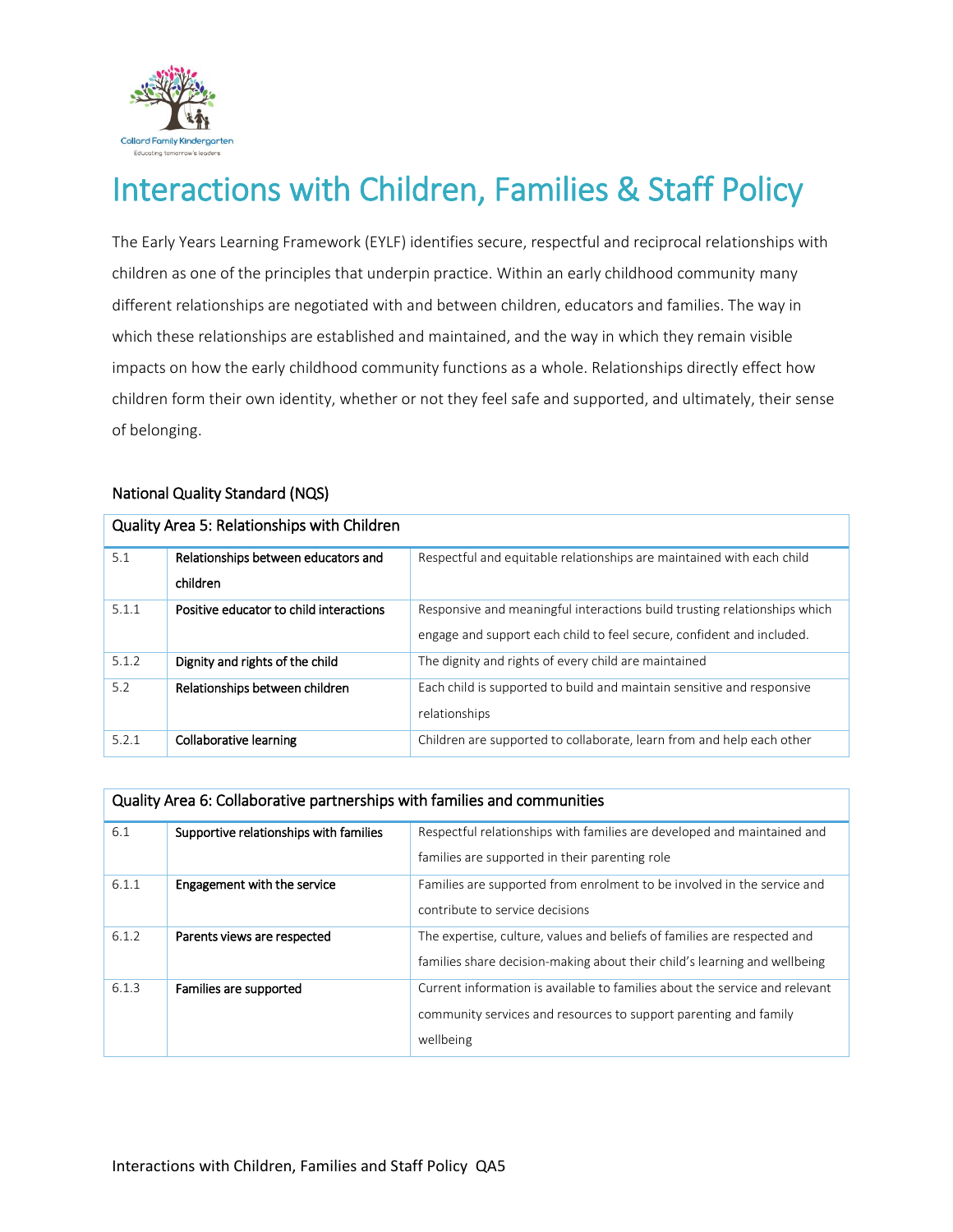

#### Education and Care Services National Regulations

| Children (Education and Care Services) National Law NSW |                            |  |  |
|---------------------------------------------------------|----------------------------|--|--|
| 155                                                     | Interactions with children |  |  |
| 156                                                     | Relationships in groups    |  |  |

#### Related Policies

Educational Program Policy Arrival and Departure Policy Code of Conduct Policy Privacy and Confidentiality Policy Family Communication Policy Supervision Policy Behaviour Guidance Policy Facebook Policy Respect for Children Policy Enrolment Policy Transition to School Policy Orientation of New Families Policy Open Door Policy Management Committee Policy Relief Staff Policy Student and Volunteer Policy Staff grievance Policy

## PURPOSE

We aim to build positive relationships with children, families and educators through collaboration and interactions, which is reflective in our Service philosophy and the Early Years Learning Framework. Educators will encourage positive relationships between children and their peers as well as with educators and families at the Service, ensuring children feel safe and supported.

## **SCOPE**

This policy applies to children, families, staff, management and visitors of the Service.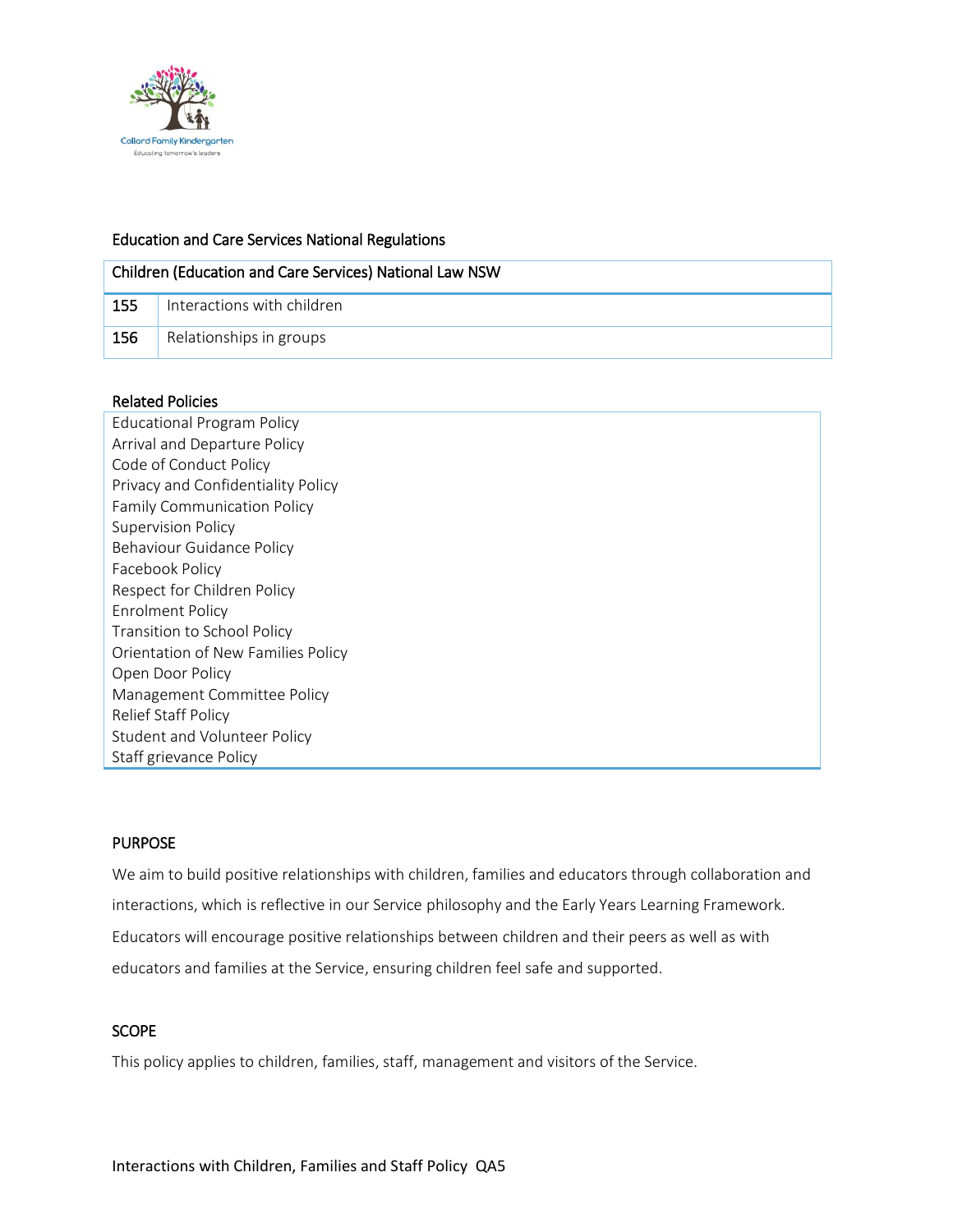

#### IMPLEMENTATION

In order to build and maintain positive and respectful relationships with children, families and Educators our Service will adhere to our philosophy and code of ethics to guide:

#### Interactions with Children

#### Children need positive relationships with Educators that are trusting and responsive to their needs.

*Management and Educators will:*

- Create a welcoming and relaxed atmosphere in which children experience equitable, friendly and genuine interactions with all Educators
- Use appropriate language and behaviour will be role modelled by Educators
- Support children to be aware of their own feelings as well as the feelings of others
- Encourage children to treat all children with respect as their friend
- Provide children with the opportunity to explore their dispositions for learning by expressing themselves and their opinions
- Assist the children to build resilience and self-assurance through positive interactions
- Guide children's behaviour positively
- Respect the rights of children
- Support children in the early childhood environments
- Speak to children in a positive manner at all times, promoting respect, tolerance and empathy; this includes children using non-verbal cues
- Engage in meaningful, open interactions that support the acquisition of skills for life and learning of children
- Respect each child's uniqueness, are attuned to and respond sensitively and appropriately to children's efforts to communicate and will use the child's own language, communication styles and culture to enhance their interactions
- Listen to children and take them seriously; they will support and encourage children to use appropriate language in their interactions with adults and peers. Educators will extend upon children's interests and ideas through questions and discussions, supported in observations, reflections and programming
- Communicate with children by getting down to their level, showing respect to the child whilst promoting effective communication and eye contact.

#### Interactions with Children, Families and Staff Policy QA5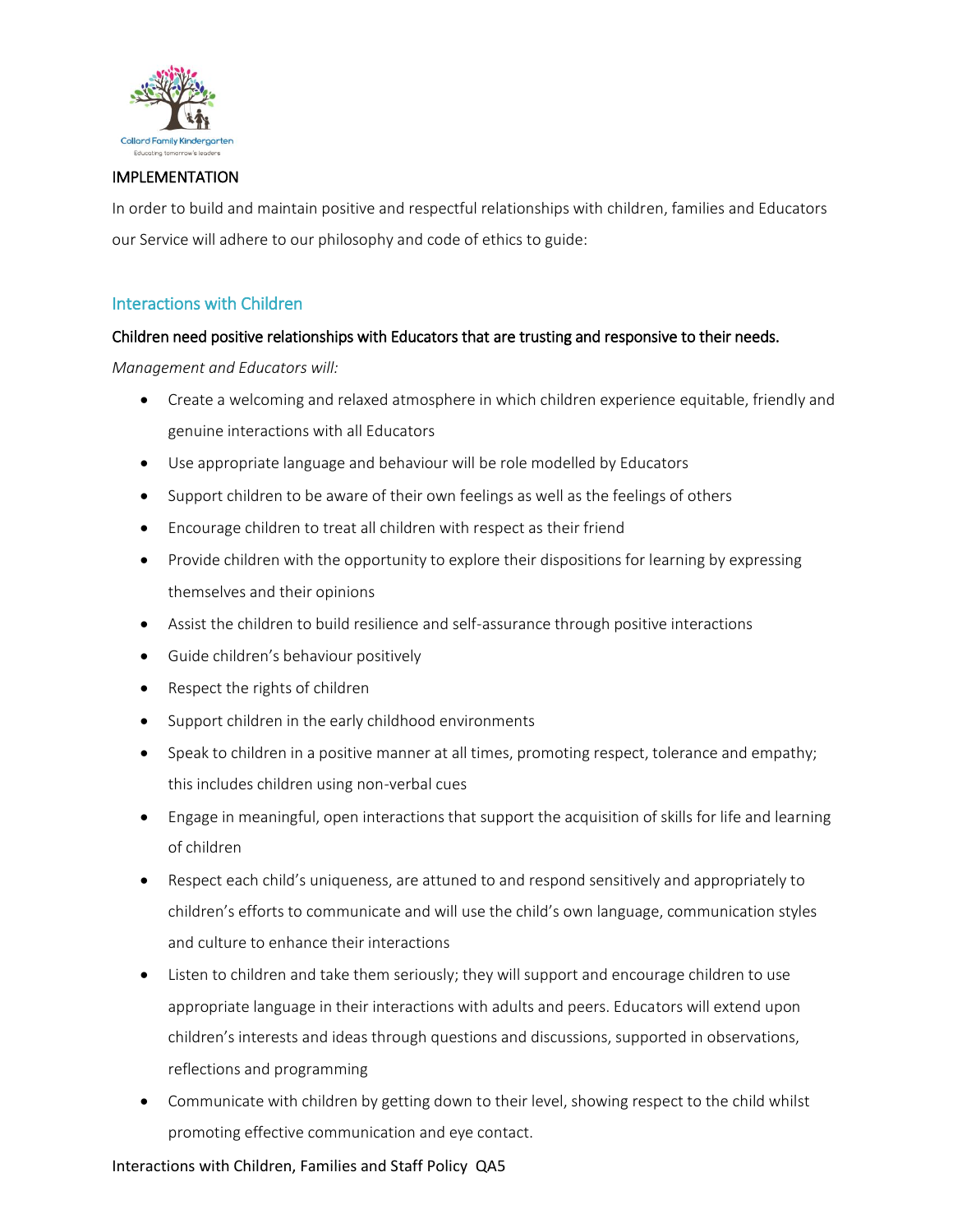

- Show empathy to children
- Ensure that the values, beliefs and cultural practices of the child and family are considered and respected
- No child is ever isolated for any reason other than illness, accident or pre-arranged appointment with parental consent. During this time they will be under adult supervision
- Regularly reflect on their relationships and interactions with children and how these can be improved to benefit each child
- Challenge children's individual development

#### Interactions with Families

Effective communication is the key to developing and maintaining positive interactions and relationships with others. Educators working within or service are required to demonstrate mutual respect towards each other and value the contributions made by each educator. This enables our Service to maintain positive relations and model the type of communication they want children to develop. Educators also need to use positive communication with families and children in order to create a responsive and inclusive environment for all.

#### *Management and Educators will ensure:*

- All families are treated equitably without bias or judgement; recognising that each family is unique
- Families and children are greeted upon arrival
- Two way communication is established through leading by example and asking questions
- Common terminology is used when talking to parents regarding their child's development
- Never to discuss another child or family information with a parent or visitor
- To remain sensitive to cultural differences amongst families and are to encourage families to share cultural aspects with the children and Educators at the Services
- To always endeavour and seek the advice and opinion from experts with family permission, to help with regards to a child with additional needs or support a family through resources available from such support agencies as KU Inclusion Support Agency, Area Health or the private sector
- To endeavour to recognise and implement several different ways to communicate with families in their preferred chosen way

#### Interactions with Children, Families and Staff Policy QA5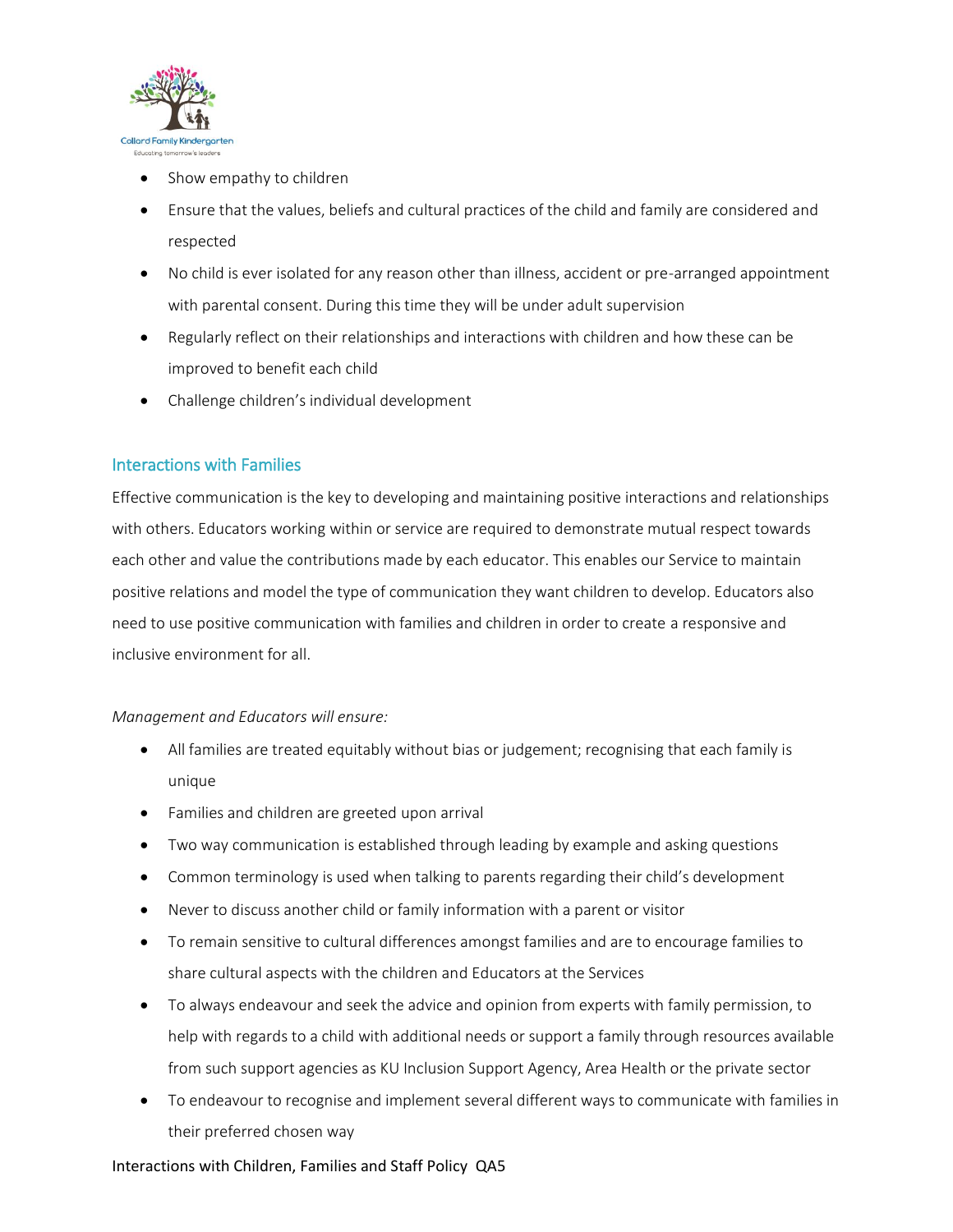

- Verbal communication is always open, respectful and honest
- Families are provided with up to date service information and notices through Daily Reports, Newsletter, communal signs, emails and sign-in sheets
- To regularly reflect on parent input into the program and make changes where necessary that will best benefit the service and children
- Children are treated and programmed for as individuals

# Interactions with Staff and Educators

# The Service recognises that the way Educators interact with each other has an effect on the interactions they have with children and families.

*To maintain professionalism at all times, Educators will:* 

- Preserve professional communication in order create an effective work environment and to build a positive relationship with Educators, Children and Families. Communication amongst colleagues creates a positive atmosphere and a professional Service for families. Communication between staff and families ensures that important information is being passed on and that consistency occurs
- Collaborate together as a team sharing room roles and responsibilities through the use of a roster where necessary
- Be respectful when listening to each other's point of view and ideas
- Maintain effective communication to ensure that teamwork occurs
- Use staff meetings to communicate their professional reflections and ideas for continuous improvement as a team
- Attend In-service training to update and refresh individual skills and knowledge
- Refer to the Staff Grievance Policy/Procedure if they feel a situation with another Educator is not being handled with professionalism, respect and quality
- Recognise each other's strengths and valuing the different work each does
- Work collaboratively to reach decisions which will enhance the quality of the Education and care offered at the Service
- Welcome diverse views and perspectives
- Work together as a team and engaging in open and honest communication at all times
- Respect each other's positions and opinions.

#### Interactions with Children, Families and Staff Policy QA5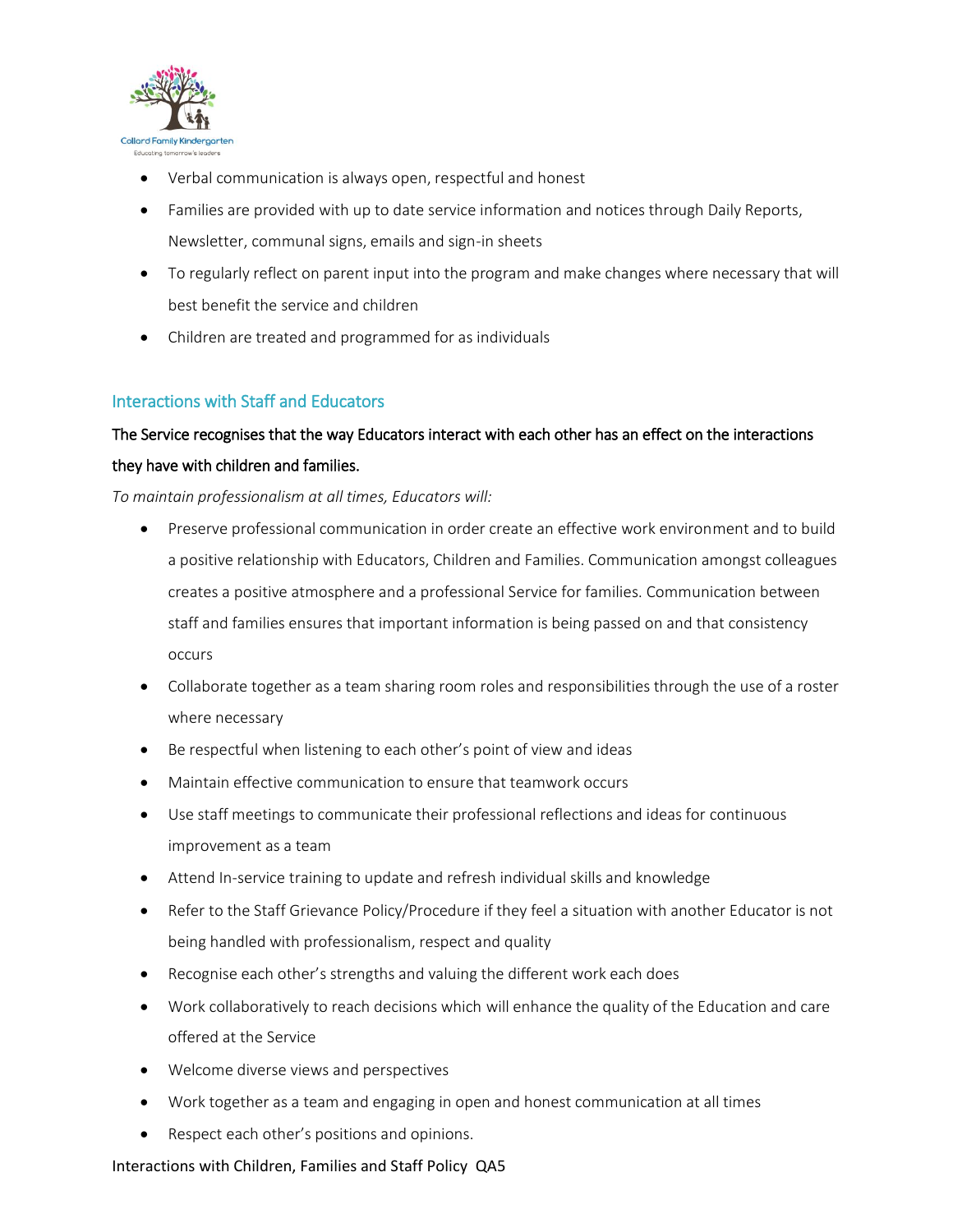

- Develop and share networks and links with other agencies
- Resolve differences promptly and positively and using the experience to learn more effective methods of working together

#### *To enhance communication and teamwork, Educators will:*

- Provide new educators with relevant information about the Service and program through an Educator handbook, induction and daily communication
- Maintain confidentiality
- Treat each team member with respect
- Be sensitive to the feelings and needs of other team members
- Provide constructive feedback to each other
- Trust each other
- Value the role and contribution of each educator
- Provide opportunities for all educators to have input and evaluate the program
- Appreciate and utilise educator skills and interests
- Provide support and assistance to each other
- Share responsibilities
- Have a flexible attitude towards team roles and responsibilities
- Greet each other by name
- Show genuine interest in the other person by using active and reflective listening
- Communicate ideas and opinions clearly and professionally
- Use a communication book or daily diary to pass on messages and record relevant information
- Hold regular educator meetings
- Use appropriate conflict resolution techniques to solve problems
- Ensure policies and procedures are up to date regarding communication, expected behaviour and grievances
- Opportunities for professional development